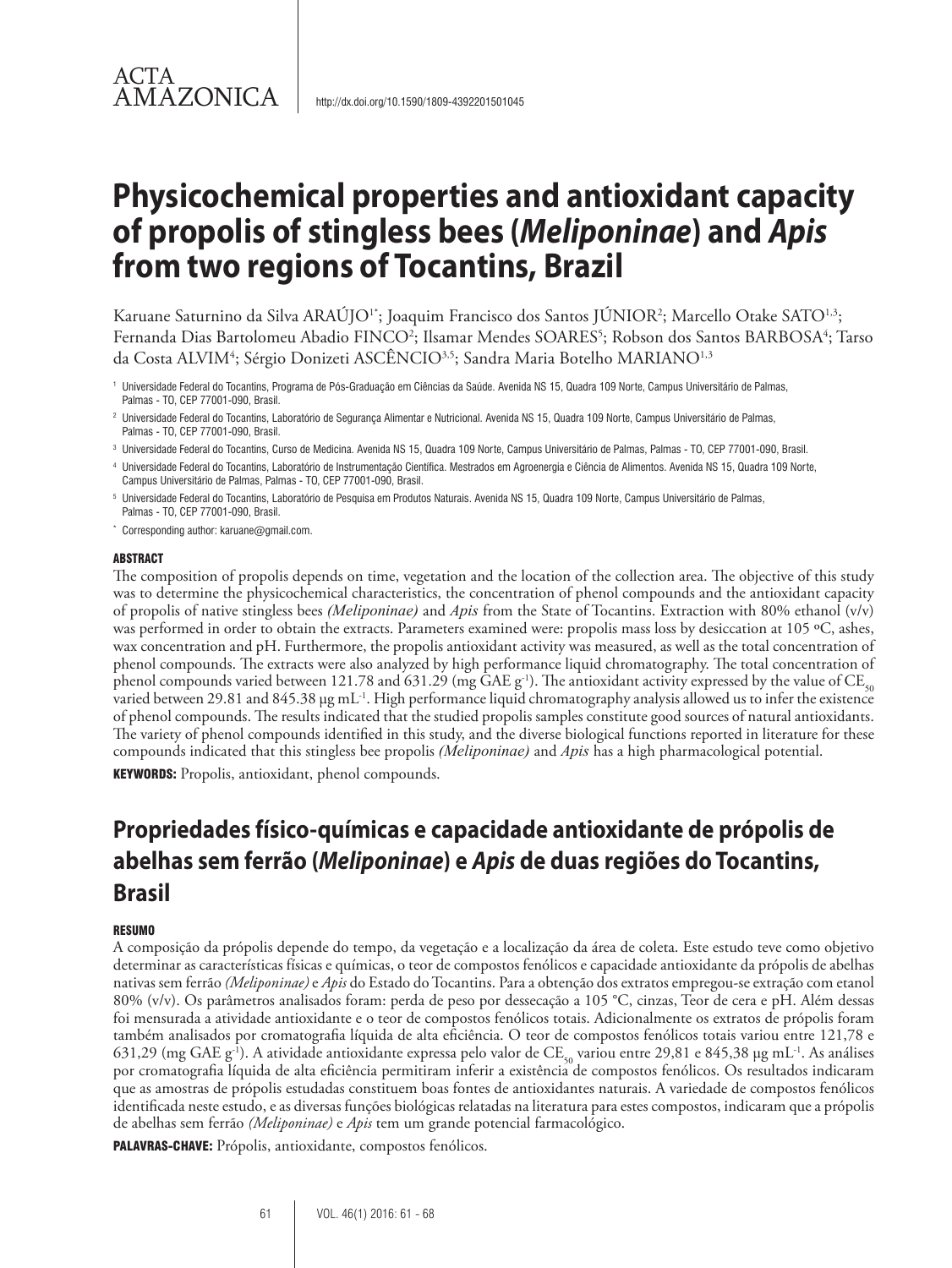Physicochemical properties and antioxidant capacity of propolis of stingless bees (Meliponinae) and Apis from two regions of Tocantins, Brazil

## **INTRODUCTION**

Propolis is a generic designation given to products with viscous consistencies elaborated by *Apis mellifera* bees from plant parts, salivary secretions and wax produced by the bees themselves. In this way, the composition of propolis is a reflex of vegetable flora, which serves bees (Somnez *et al.* 2005; Cabral *et al.* 2012). Geopropolis is produced by *Meliponinae*  bees, which collect resinous material from plants and bring to the beehive, mix with wax and clay or soil (Dutra *et al.* 2008).

Among bee products, propolis has been the subject of pharmacological studies due to its antimicrobial (Simões *et al.* 2008), anti-inflammatory (Franchin *et al.* 2013), antioxidant properties (Perchyonok *et al.* 2013), among others. This biological potential is due to a synergy that occurs between the many constituents. Propolis is an important therapeutic alternative, from the economic point of view, and pharmacologically efficient, easily obtained, presenting pharmaceutical properties (Alencar *et al.* 2005).

Recent studies described the benefits of antioxidant substances for health, due to its effects on disease prevention such as cancer, cardiovascular diseases and aging. Phenol compounds are antioxidant substances frequently found on propolis. Among the most studied is gallic acid (Prado 2009). The use of substances with antioxidant capacity can be of great relevance in the prevention and treatment of diseases related to the increase of oxidative stress (Marquele *et al.* 2006; Lima *et al.* 2009; Restivo *et al.* 2014).

Stingless bees, also known as native bees, social and stingless, occupy most tropical regions in the planet, especially South America. In Brazil, there are more than 400 species of native bees, which are responsible for 90% of pollination of native vegetables (Dutra *et al.* 2008).

Due to the socio-economic importance for small farmers and the environmental preservation provided by the creation of native bees, indicate the relevance of this matter and initiate, in a certain way, the study of therapeutic properties of propolis produced by *Melipona scutellaris* L.*, Melipona fasciculata* S. e *Apis mellifera* L. bees in the State of Tocantins.

The objective of this study was to determine the physicochemical characteristics, the concentration of phenol compounds and the antioxidant capacity of propolis of stingless native bees *(Meliponinae)* and *Apis* from the regions of Novo Acordo and Santa Maria of Tocantins, North of Brazil (State of Tocantins).

## **MATERIALS AND METHODS**

#### **Sampling**

Samples of propolis were collected, produced by *M. scutellaris* bees from the city of Novo Acordo, as well as samples

of propolis produced by *M. fasciculata* bees from the city of Santa Maria of Tocantins, besides the samples of propolis produced by *A. mellifera* bees from both cities, between January and August of 2014. The samples were collected directly from the apiaries, conditioned in sterile bottles, protected from light and forwarded to the Food Security and Nutritional Laboratories, Research on Natural Products Laboratory and Scientific Instrumentation Laboratory from the Federal University of Tocantins – UFT, for the conduction of the analyzes.

#### **Obtaining the extracts**

In order to obtain the extracts, the methodology proposed by Park *et al.* (1998) was used with some modifications. Samples of 4 g of propolis were grinded, homogenized and submitted to extraction with 50 mL of 80% ethanol (v/v), at a temperature of 70  $\,^{\circ}$ C, in water-bath (CE-160, CIENLAB, Campinas, Brazil), under constant agitation during 30 minutes. The samples were then centrifuged (80-2B, CentriBio, Campinas, Brazil) at 3500 rpm for 10 minutes; the residue was re-extracted twice using the same concentration of ethanol. The supernatants were combined, concentrated in rotary evaporator (Q344B2, QUIMIS, Diadema, Brazil) and dried in a exhaustion hood. The dry extract was stored in a desiccator until the analyzes were performed.

#### **Physicochemical analyzes specifications**

For the analysis of loss by desiccation 105  $\,^{\circ}$ C, 3 g of gross propolis, previously pulverized, were weighed and taken to the stove (Q317M-12, QUIMIS, Diadema, Brazil) at 105 ºC, for two hours, repeating this process until a constant weight was obtained. The result was calculated by the rate between the volatized material mass and the initial propolis mass, expressed in percentage (European Pharmacopoeia, 2002). In the concentration of ashes analysis, the samples previously dried and weighed were heated in a muffle (BT 201/RP**,** Biothec, Piracicaba, Brazil) at 600 ºC, for 7 hours. The concentration of ashes was calculated by the rate between the mass of the ashes and the initial propolis mass, expressed in percentage (European Pharmacopoeia 2002). In order to determine the concentration of wax, 1.0 g of propolis was weighed, placed in glass bottles with lids and submitted to extraction with three fractions of 10 mL of petroleum ether, under heating in boiling water-bath (b.w.b).

In order to determine the concentration of wax, 1.0 g of propolis was weighed, placed in glass bottles with lids and submitted to extraction with three fractions of 10 mL of petroleum ether, under heating in boiling water-bath (b.w.b). The apolar fraction was disregarded and the remaining propolis were dried in b.w.b., cooled and submitted to new weighing. The results are expressed in percentage  $(\%$ ,  $p/p)$ (Longhini *et al*. 2007). The pH, using a digital pHmeter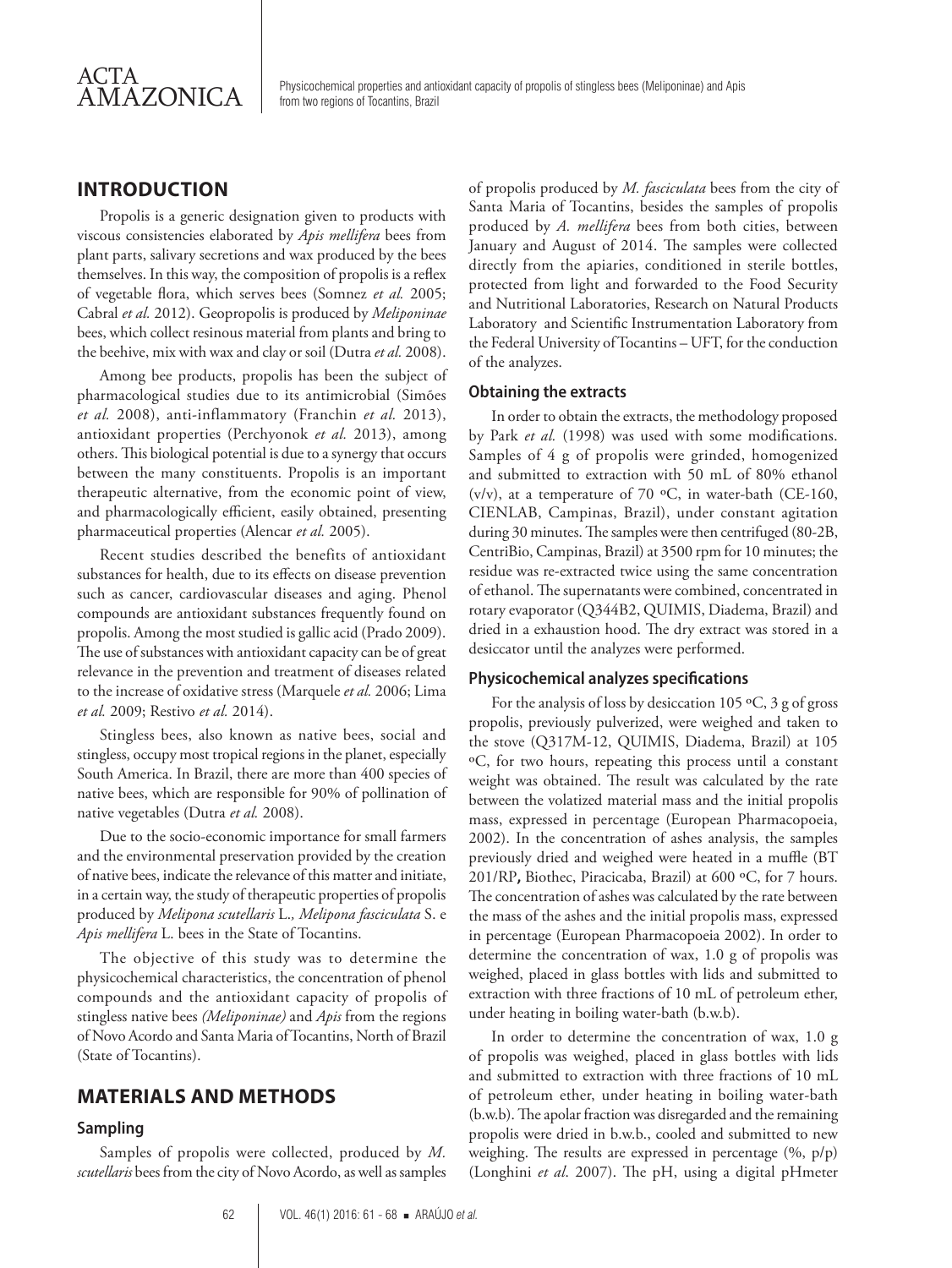(MPA-210, TECNOPON, Campinas, Brazil), and density determinations were conducted based on the method described by AOAC (2005). The analyzes results of the physicochemical requirements were expressed by the average and the standard deviation, and compared to the values suggested by the Normative Ruling nº 3 of the Ministry of Agriculture and Supply (BRAZIL 2001).

#### **Total phenol dosage**

The quantification of total phenol compounds was conducted by the Folin-Ciocalteu method, as described by Amorim *et al.* (2008), using gallic acid as standard. Methanol solutions were prepared from the extract at 1 mg  $mL^{-1}$ , and from the standard at  $0.1 \text{ mg} \text{ mL}^{-1}$ . Aliquots from the extract solutions (0.2 mL) or from the standard (0.01 to 0.2 mL) were mixed with an aqueous solutions of the Folin-Ciocalteu reactant (0.5 mL to 10%, v/v), sodium carbonate (1 mL at 75%, p/v), the volume for 10 mL with distilled water was measured, carefully agitated and maintained for 30 minutes protected from light. The absorbance was measured at 760 nm, in spectophotometry UV-VIS Biochrom<sup>®</sup> Biowave II+ equipped with 1 cm quartz cells in optic path, calibrated with all the reactants from the reaction complex, except the extract. Total phenol concentrations were determined by interoplations of the absorbances of the samples against a calibration curve elaborated with different concentrations of the gallic acid standard, expressed as miligrams gallic acid equivalents per gram dry extract (mg GAE g<sup>-1</sup>). All the experiments were conducted in triplicate.

#### **Evaluation of antioxidant activity**

The antioxidant capacity was measured by the DPPH method, following the descriptions in Peixoto-Sobrinho *et al.* (2011) with modifications, having rutin and ascorbic acid standards as positive controls. In triplicates, 1 mL of different standard or extract concentrations  $(50 - 400 \text{ µg mL}^{-1})$  were added to a methanol DPPH solution (3 mL to 40 µg mL<sup>-1</sup>). A blank was elaborated by replacing DPPH for methanol in the reaction medium. The reaction complex and the blank were agitated and maintained for 30 minutes, protected from light, and the absorbances measures at 517 nm in spectropgotometry calibrated with methanol. The absorbance of the DPPH solution at 40 µg mL-1 was also measured and used as a negative control. Removal of free radicals activity or antioxidant activity was expressed as a porcentage of inhibition determined by the equation:

%  $AA = ABS_{\text{cm}} - (ABS_{\text{sample}} - ABS_{\text{blank}})/ABS_{\text{cm}} \times 100$ 

where % AA is the porcentage of antioxidant activity;  $\text{ABS}_{\text{cm}}$ , the absorbance of the negative control;  $\text{ABS}_{\text{sample}}$ , the absorbance of the sample;  $\mathrm{ABS}_{\mathrm{blank}}$ , the absorbance of the blank.

Using the calibration curves obtained by the plotting of different concentrtions in relation to % AAs, the efficient concentration was calculated, the quantity of sample needed to decrease the initial concentration of DPPH in 50% ( $CE_{50}$ ), which was expressed in  $\mu$ g mL<sup>-1</sup>.

#### **Analysis by Thin Layer Chromatography (TLC)**

Preparative thin layer chromatography was performed, using ellagic acid, gallic acid, catechin, kaempferol, luteolin, morin, naringin, rutin as reference substances. Silica gel plates, 0.20 mm kieselgel 60 ALUGRAM<sup>®</sup> SIL G. (MACHEREY–NAGEL), were used as stationary phase, and as mobile phase: Benzene: ethyl acetate: formic acid: methanol (60/30/10/3,5 v/v) and developers: NP/PEG 2-Aminoethyl diphenylborinate (1% in methanol) and polyethylene glycol (5% in ethanol). The visualization of stains for the determination of retention factors (Rf) occured in UV chamber (SL-204, SOLAB, Piracicaba, Brazil) at 365 nm.

## **Analysis by High Performance Liquid Chromatography (HPLC)**

High performance liquid chromatography (HPLC) was developed in a Chromatograph (LC-10 Avp series, Shimadzu, Kyoto, Japan), equipped with a pump (LC-10AD), gas relief (DGU-14A), UV-VIS detector (SPD-10A), column oven (CTO-10A), Rheodyne manual injector (20 µL *loop*) and CLASS integrator (LC-10A). The separation was developed in a gradient system, using a Phenosphere reverse phase column 5µ ODS (2) 80ª (250 x 4.6 mm) and a Phenomenex C18 pre-column (4 x 3,0 mm), completed with a material similar to the main column. The mobile phase consisted of, A: 0.2% of formic acid in  $H_2O$  and B: 0.2% of formic acid in MetOH and C: methanol/water/acetic acid (1:18:1), flow rate at 1 mL min-1, temperature at 40 ºC, UV detection at 280 nm. The programming of the elution gradient was: 0-0.01, 1% C; 0.01-1, 50% C; 1-2.5, 100% C; 2.5-3, 100% C; 3-5, 100% C; 5-6, 100% C; 6-7, 100% C; 7-8, 100% C; 8-9, 1% C; 9-9.5, 0% C; 9.5-10, 0% B; 10-11, 1% B; 11-12, 5% B; 12-18, 25% B; 18-20, 60% B; 20-25, 70% B; 25-30, 75% B; 30-35, 80% B; 35-40, 90% B; 40-45, 95% B; 45-50, 100% B; 50-60, 100% B. The compounds were identified by comparing the retention time of the samples and the authentic standards, such as ellagic acid, gallic acid, catechin, gallocatechin, hesperidin, kaempferol, luteolin, myricetin, morin, naringin, naringenin, quercetin, rutin (Sigma<sup>®</sup>). Before being injected into the equipment, the extracts were degreased by partition with n-hexane, the standards were dissolved in methanol. The extracts and the standards were dissolved in methanol and filtered in Millipore' membrane (0.22 µm of pore diameter).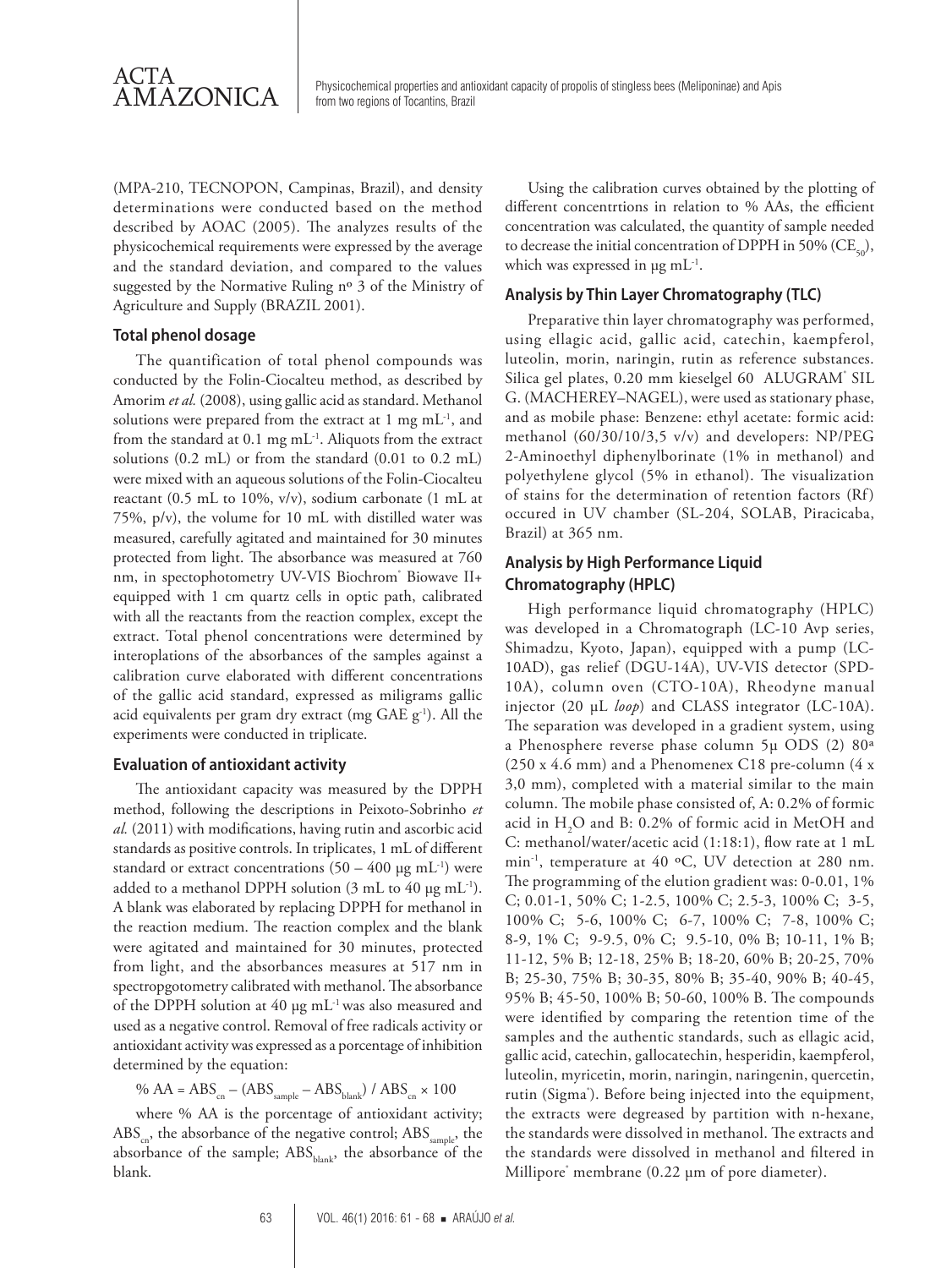

#### **Statistical analysis**

All analyzes were conducted in triplicate. The statistical analyzes used comprised average and standard deviation. Afterwards, the results were submitted to ANOVA analysis and *Post-hoc* Fischer (p < 0.05). The correlation analysis by Pearson coefficient was performed according to Figueiredo-Filho and Silva-Júnior (2009). The calculations were conducted using the BIOESTAT 5.3® software.

## **RESULTS**

It was observed that all propolis produced by *M. fasciculata* and *M. scutellaris* bees produced propolis with sandy physical aspects, while propolis produced by *A. mellifera* bees presented a resinous aspect. The physicochemical characteristics of the propolis evaluated are presented in Table 1.

The correlation equation and the linearity coefficient obtained for the calibration curve used to quantify total phenols were, respectively,  $y = 0.0946x + 0.0097$  and  $r^2 =$ 0.9613. As shown in Table 2, the content of total phenol compounds measured by the Folin-Ciocalteu method

varied significantly ( $p < 0.05$ ) between propolis samples of the two locations.

The evaluation of the total antioxidant activity of propolis extracts collected in both locations and the rutin and ascorbic acid positive controls, in the concentrations of 50, 100 and 200  $\mu$ g mL<sup>-1</sup>, are shown in Figure 1. Both geopropolis extract presented antioxidant activity statistically equal to the positive controls in the 100  $\mu$ g mL<sup>-1</sup> and 200  $\mu$ g mL<sup>-1</sup> concentrations, achieving a maximum of 95.38 ± 0.31% for *M. scutellaris* extract. A lower antioxidant activity was observed in the *A. mellifera*  propolis extract collected in the city of Novo Acordo.

The  $CE_{50}$  DPPH analysis (Table 2) also showed that propolis extracts from both locations presented significant differences in their potential as sources of free radicals sequestrant substances. Values lower than the  $CE_{50}$  reflect a higher antioxidant activity, which was detected in both geopropolis extracts, which were very close to the ascorbic acid and rutin standards. This activity turned out to be very well correlated to total phenol concentrations (-0.8042, p = 0.1957) measured by the Pearson coefficient correlation.

| Sample                      | Loss by desiccation at 105 °C (% m m <sup>-1</sup> ) <sup>*</sup> | Ashes $(\%$ m m <sup>-1</sup> )* | Wax $(\%m m^{1})*$ |
|-----------------------------|-------------------------------------------------------------------|----------------------------------|--------------------|
| A mellifera NA              | $6.97 + 0.26$                                                     | $2.92 + 0.05$                    | $25.45 + 4.16$     |
| M scutellaris NA            | $2.94 + 0.30$                                                     | $1.76 + 0.02$                    | $4.33 \pm 1.39$    |
| A. mellifera SM             | $3.30 + 0.08$                                                     | $2.47 + 0.06$                    | $24.09 + 4.22$     |
| M fasciculata SM            | $3.11 \pm 0.03$                                                   | $1.40 \pm 0.04$                  | $0.95 + 0.91$      |
| Requirements in Legislation | Maximum 8%                                                        | Maximum 5%                       | Maximum 25%        |

**Table 1.** Physicochemical requirements from propolis samples from Tocantins and limits established by the Ministry of Agriculture, Livestock and Supply (MAPA).

\*Results presented in average  $\pm$  standard deviation. NA (Novo Acordo); SM (Santa Maria).

Table 2. Average and standard deviation values of antioxidant activity (DPPH CE<sub>50</sub> in μg mL<sup>-1</sup> and total phenol concentrations (mg GAE g<sup>-1</sup>) found in four propolis samples collected in the cities of Novo Acordo (NA) and Santa Maria of Tocantins (SM).

| Propolis Sample   | DPPH(CE <sub>50</sub> $\mu$ g mL <sup>-1</sup> ) | Total phenol (mg GAE g-1) |
|-------------------|--------------------------------------------------|---------------------------|
| M. scutellaris NA | $50.23 \pm 1.60$ c                               | 620.01 $\pm$ 6.45 a       |
| A. mellifera SM   | $260.34 \pm 12.27$ b                             | $150.78 \pm 0.610$ b      |
| M. fasciculata SM | $29.81 \pm 2.49$ c                               | 631.29 $\pm$ 4.22 c       |
| A. mellifera NA   | $845.38 \pm 31.60 a$                             | $121.53 \pm 3.05$ d       |
| Rutin             | $53.29 \pm 4.10 \text{ c}$                       | ۰                         |
| Ascorbic Acid     | $19.20 \pm 2.53$ c                               | -                         |

Averages followed by the same letter do not differ statistically between each other at the level of 5% significance by Tukey test.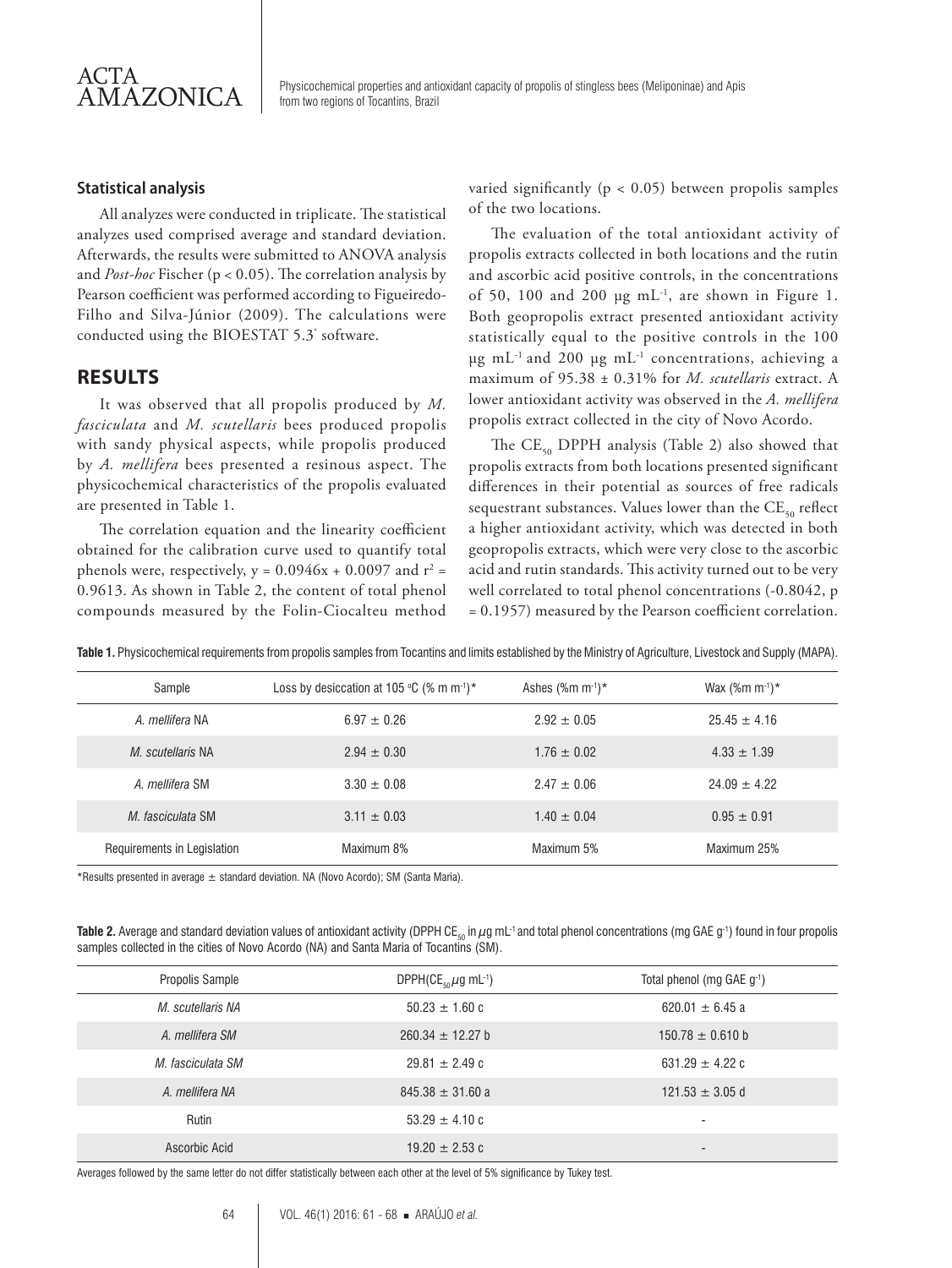ACTA<br>AMAZONICA



Figure 1. Percentage of antioxidant activity of ethanol extract from propolis samples collected in the cities of Novo Acordo (NA) and Santa Maria of Tocantins (SM) and from positive controls in three concentrations (50, 100 and 200 μg mL-1). 1 – *M. scutellaris* NA, 2 – *A. mellifera* SM, 3 – *M. fasciculata* SM, 4 – *A. mellifera* NA, 5 – rutin positive control and 6 – ascorbic acid positive control. The bars indicate the standard errors.

The evaluation by preparative thin layer chromatography – TLC showed, in all propolis extracts, the existence of phenol compounds, mainly flavonoids, as evidenced by the development of fluorescence in  $\mathrm R_{\mathrm f}$  stains, which is characteristic for reference standards.

The *fingerprinting* of propolis samples obtained by HPLC are presented in Figure 2. The comparison of the retention time of samples and the authentic standards allowed the identification of various phenol compounds, such as: ellagic acid (time 29.687 min.), gallic acid (time 8.504 min.), catechin (time 12.596 min.), gallocatechin (time 9.774 min.), hesperidin (time 27.873 min.), kaempferol (time 30.393 min.), luteolin (time 31.487 min.), morin (time 28.889 min.), naringin (time 28.419 min.), naringenin (period 30.7652 min.) and rutin (time 28.618 min.). The detection of these substances in extracts are shown in Table 3.

## **DISCUSSION**

The physical aspects of propolis observed in this study, sandy and resinous, are coherent with the Kerr data (1996), where different forms of propolis production were observed between *Meliponinae* and *A. mellifera* bees. Dutra *et al.* (2008) found that *Meliponinae* add clay or soil to the resinous material collected, forming geopropolis, differently from propolis produced by *A. mellifera.* In terms of chemical composition, the products produced by native bee (*Meliponinae*) are less known when compared with the ones produced by *A. mellifera* bees (Evangelista-Rodrigues *et al*. 2005).

Propolis obtained from the *A. mellifera* has a higher concentration of moisture when compared to propolis from *Meliponinae*. The moisture concentrations suggest that propolis produced by *A. mellifera* bees has a chemical composition capable of retaining a higher quantity of water. The moisture concentration results demonstrated that the propolis analyzed are in accordance to the values preconized by current legislation, where it is established that gross propolis must have a maximum moisture concentration of 8% (m m-1) (BRAZIL 2001).

The ash results found are within the maximum limit of 5%, established by specific legislation (BRAZIL 2001). The result was consistent with the data obtained in the ash concentration analyzes conducted by Longhini *et al*. (2007).

The wax concentration is in accordance to the legislation requirements, which is 25% of wax. However, considered high levels when compared to the results obtained by Rodríguez *et al.* (2012). Propolis is a complex mixture containing resin, balm and wax, besides other components. Since phenol compounds are not present in wax, their quantification in the sample becomes an important parameter. In this way, it is desirable to achieve a lower wax concentration in the sample. The results showed that propolis produced by *Meliponinae* bees presented a lower wax concentration (%) due to the presence of clay and soil in their composition.

Castro *et al.* (2007) found total phenol compound values in propolis produced by *A. mellifera* bees similar to the values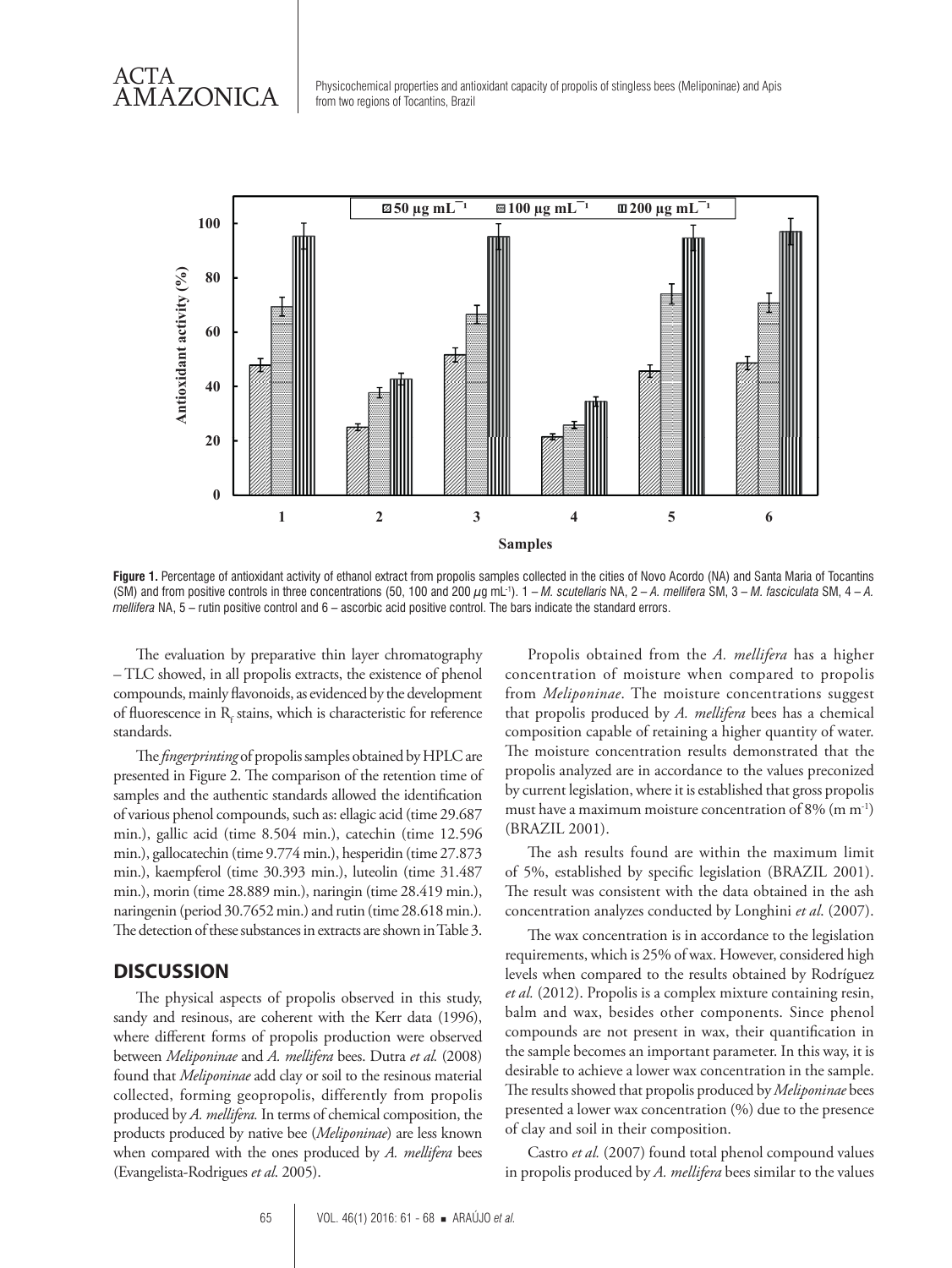## ACTA AMAZONICA

Physicochemical properties and antioxidant capacity of propolis of stingless bees (Meliponinae) and Apis from two regions of Tocantins, Brazil



**Figure 2.** HPLC fingerprinting of ethanol extract from propolis samples collected in the cities of Novo Acordo and Santa Maria of Tocantins. A. *A. mellifera* – City of Novo Acordo; B. *M. scutelaris* – City of Novo Acordo; C. *A. mellifera* – City of Santa Maria; D. *M. fasciculata* – City of Santa Maria. (EA) ellagic acid, (GA) gallic acid, (C) catequin, (G) galocatequin, (H) hesperidin, (K) kaempferol, (L) luteolin, (M) morin, (N) naringin, (NA) naringenin, (R) rutin.

Table 3. Phenol compounds identified by HPLC in the propolis sample extracts produced by native atrophied sting bees and Africanized bees from the region of Novo Acordo and Santa Maria of Tocantins.

|                         | Novo Acordo              |                          | Santa Maria              |                          |
|-------------------------|--------------------------|--------------------------|--------------------------|--------------------------|
| <b>Phenol Compounds</b> | A. mellifera             | M. scutellaris           | mellifera                | M. fasciculata           |
|                         | EtOH                     | EtOH                     | EtOH                     | EtOH                     |
| Ellagic acid            | $\overline{\phantom{a}}$ | $+$                      | $+$                      |                          |
| Galic acid              | $\overline{\phantom{a}}$ | $^{+}$                   | $+$                      | $^{+}$                   |
| Catequin                | $\overline{\phantom{a}}$ | $+$                      | ٠                        | $+$                      |
| Galocatequin            | $+$                      | $+$                      | $\overline{\phantom{0}}$ | $+$                      |
| Hesperidin              | $\blacksquare$           | $+$                      | ۰                        | $+$                      |
| Kaempferol              | $+$                      | $+$                      | $+$                      |                          |
| Luteolin                | $\overline{\phantom{a}}$ |                          | $+$                      |                          |
| <b>Morin</b>            | $\overline{\phantom{a}}$ | $+$                      | $+$                      | $\overline{\phantom{a}}$ |
| Naringin                | $^{+}$                   |                          |                          |                          |
| Naringenin              | $+$                      | $\overline{\phantom{a}}$ | $\overline{\phantom{a}}$ |                          |
| Rutin                   | $\overline{\phantom{a}}$ | $+$                      | ٠                        |                          |

(+) compound detected in the extract; (-) not detected.

found in propolis produced by *A. mellifera* bees from the city of Santa Maria of Tocantins. However, Rodríguez *et al.* (2012) and Cottica *et al.* (2011) found higher values for propolis produced by this species. No studies were found showing total phenol concentrations as high as that from the propolis produced by *M. fasciculata* – city of Santa Maria.

The difference between the total phenol concentrations from these bees constitutes a differential characteristic of this species, which can be associated to the production of geopropolis by *Meliponinae* and propolis with resin by *A. mellifera*.

This difference between total phenol concentrations and antioxidant activity, found in this study, can be related to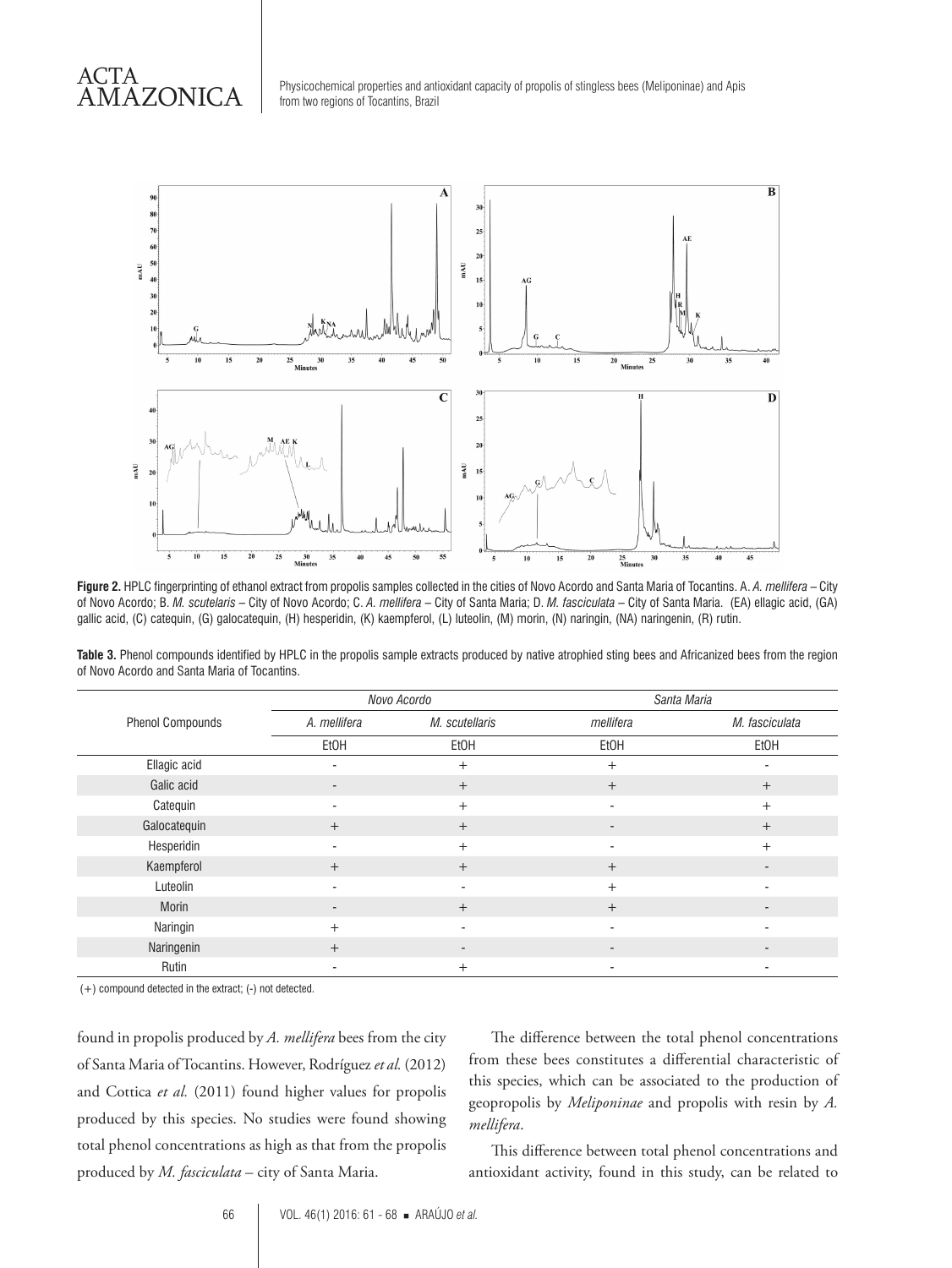

the high wax concentration, typical in propolis produced by *A. mellifera*, which presented a lower phenol constitution and free radical sequestrant substances. Because, according to Rodríguez *et al.* (2012), the quantity of wax is a major influencing factor in phenol content of bee products.

Significant amounts of total phenol, obtained in this study, with both *Melliponas* bees corroborate data obtained by Silva *et al.* (2013), indicating that it is characteristic for this type of bee the collection of a major quantity of phenol compounds, since these authors studied two different species for the same genre.

The influence of the extract concentration over the development of antioxidant activity may be related to the high concentrations of phenol compounds present in the propolis samples (Lima *et al.* 2009), since these compounds have a major influence in the biological role. This is confirmed by the high correlation observed between total phenol concentrations and antioxidant activity. Palomino *et al.* (2009) elaborated a correlation and identified that around 60% of the antioxidant activity of evaluated propolis resulted from the contribution of phenol compounds.

The presence of phenol compounds detected in the preparative chromatography analysis TLC and the quantifications in spectrophotometry of propolis samples were confirmed by HPLC analysis, which allowed establishing particular characteristics for each extract. As observed in *fingerprinting* (Figure 2 and Table 3), flavonoid luteolin was restricted to the samples collected in Santa Maria of Tocantins, while, naringerin and rutin, were restricted to the samples collected in Novo Acordo, demonstrating substantial differences between bee pasture of the studied regions. At the same time, it was observed that gallic acid, catequin, galocatequin and kaempferol are fundamental compounds in the formation of propolis of these species, since they were present in most extracts (Cueto *et al.* 2011). It is important to notice that the diversity of compounds observed is consistent with data from literature (Maróstica Jr *et al.* 2008; Cueto *et al.* 2011; Morlock *et al.* 2014). The identified compounds are described as important in the defense to oxidative damage of biological molecules and able to aid in the treatment of various pathologies (Tao *et al.* 2014).

## **CONCLUSION**

Propolis samples collected in the two regions of Tocantins presented concentrations of moisture, ash and wax that fall under Brazilian legislation for propolis quality. They also evidence a high concentration of phenol compounds and good antioxidant capacity. The variety of phenol compounds identified in propolis samples collected for this study, compared to the diverse biological functions described in literature for these compounds, indicates that there is a great pharmacological potential in this raw material.

## **ACKNOWLEDGEMENTS**

The authors acknowledge the Federal University of Tocantins for the logistic support. This research was partially supported by the 'Núcleo de Estudos em Doenças Negligenciadas: Rede Tocantinense de Diagnóstico, Prevenção e Controle', SECT/CNPq 016/2011.

## **REFERENCES**

- Alencar, S.M.; Aguiar, C.L.; Guzmán, J.P.; Park, Y.K. 2005. Composição química de *Baccharis dracunculifolia. Ciência Rural, 35:* 909-915.
- Amorim, E.L.C.; Nascimento, J.E.; Monteiro, J.M.; Peixoto-Sobrinho, T.J.S.; Araújo, T.A.S.; Albuquerque, U.P. 2008. A simple and accurate procedure for the determination of tannin and flavonoid levels and some applications in ethnobotany and ethnopharmacology. *Functional Ecosystems and Communities*, 2: 88-94.
- AOAC International. 2005. *Association of Official Analytical Chemists.*  18thed. AOAC International, Gaithrsburg, 2005, 858p.
- BRASIL. 2001. Ministério da Agricultura, Pecuária e Abastecimento (MAPA). Instrução Normativa nº 3, de 19 de janeiro de 2001. Aprova os Regulamentos Técnicos de Identidade e Qualidade de Apitoxina, Cera de Abelha, Geléia Real, Geléia Real Liofilizada, Pólen Apícola, Própolis e Extrato de Própolis. Diário Oficial [da]República Federativa do Brasil. Brasília, DF, 23 jan 2001. Seção 1, p. 18-23.
- Cabral, I.S.R.; Oldoni, T.L.C.; Alencar, S.M.; Rosalen, P.L.; Ikegaki, M. 2012. The correlation between the phenol composition and biological activities of two varieties of Brazilian propolis (G6 and G12). *Brazilian Journal of Pharmaceutical Sciences*, 48: 557-564.
- Castro, M.L.; Cury, J.A.; Rosalen, P.L. 2007. Própolis do sudeste e nordeste do Brasil: influência da sazonalidade na atividade antibacteriana e composição fenólica. *Quimica. Nova,* 30: 1512-1516.
- Cottica, S.M.; Sawaya, A.C.H.F.; Eberlin, M.N.; Franco, S.L.; Zeoulae, L.M.; Visentainera, J.V. 2011. Antioxidant activity and composition of propolis obtained by different methods of extraction. *Journal of the Brazilian Chemical Society*, 22: 929-935.
- Cueto, A.P.; Alves, S.H.; Weiblen, M.P.R. Kubiça, T.F. Lovato, L.T. 2011. Atividade antiviral do extrato de própolis contra o calicivírus felino, adenovírus canino 2 e vírus da diarréia viral bovina. *Ciência Rural,* 41: 1800-1806.
- Dutra R.P.; Nogueira A.M.C.; Marques R.R.O.; Costa M.C.P.; Ribeiro M.N.S. 2008. Avaliação farmacognóstica de geoprópolis de *Melipona fasciculata* Smith da Baixada maranhense, Brasil. *Brazilian Journal of Pharmacognosy,* 18: 557-562.
- European pharmacopoeia. 2002. 4<sup>th</sup> ed. Strasbourg, Council of Europe,1234p.
- Evangelista-Rodrigues, A.; Silva, E.M.S.; Beserra, E.M.F.; Rodrigues, M.L. 2005. Análise físico-química dos méis das abelhas *Apis mellifera* e *Melipona scutellaris* produzidos em regiões distintas no Estado da Paraíba. *Ciência Rural*, 35: 1166-1171.